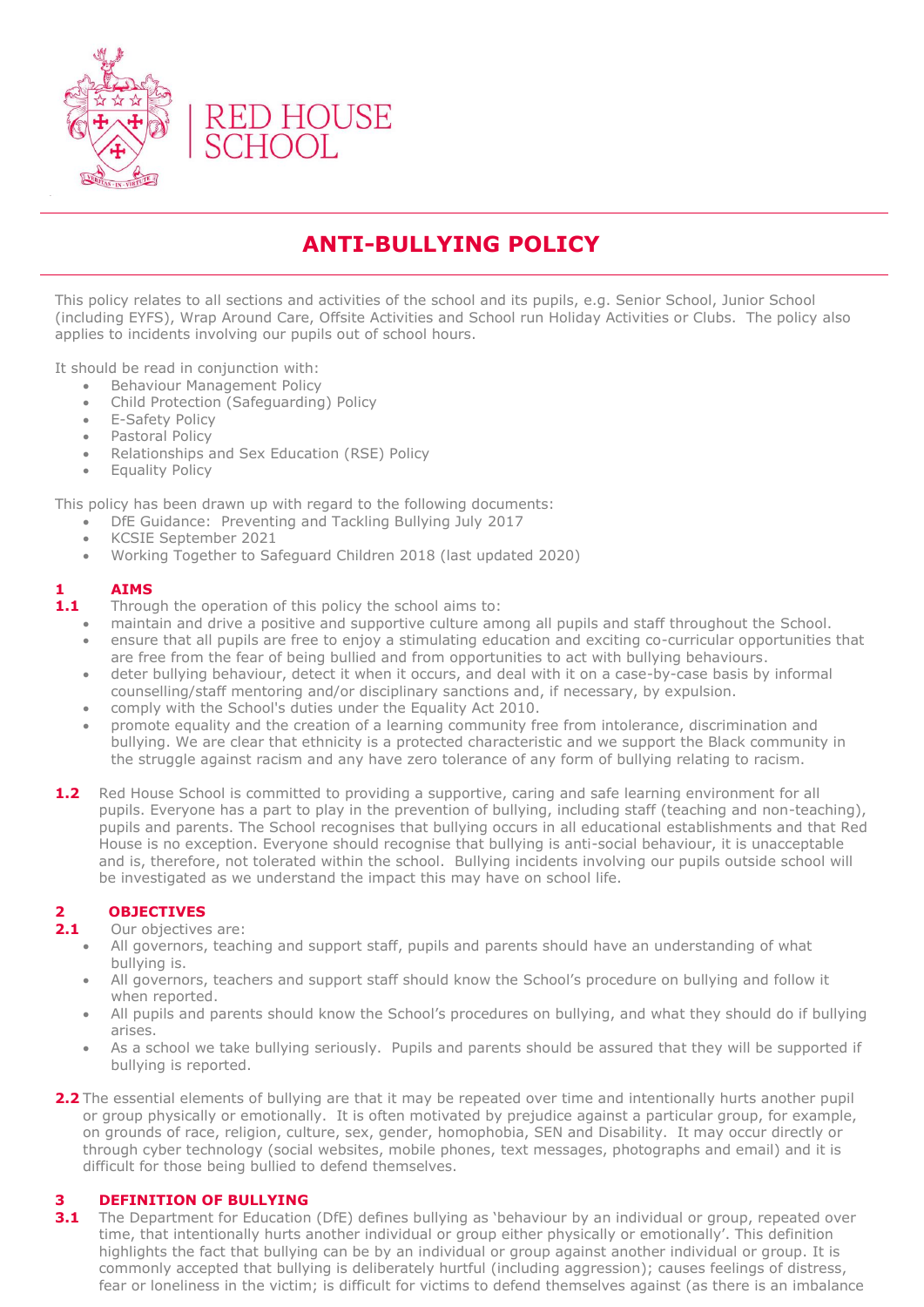of power). Bullying is often motivated by prejudice against certain groups, for example on the grounds of race, religion, culture, sex, gender, sexuality, special educational needs and disability, or because a child is adopted or is a carer.

- **3.2** Some of the different types of bullying include:
	- Emotional (being unfriendly, threatening looks/gestures, tormenting such as hiding belongings, deliberately betraying former confidences to humiliate or isolate another pupil).
	- Physical (pushing, hitting, shoving, any form of physical violence).
	- Verbal (name calling, sarcasm, spreading rumours, etc.).
	- Cyberbullying includes all forms of bullying involving the internet, social websites, chat rooms, mobile phones, email, text messages, photographs, etc. The School has a separate policy on cyberbullying and E-Safety (see the E-Safety Policy).
	- Sexual and sexist (unwanted physical contact or sexually abusive comments or those which are sexist (related to a person's gender or gender reassignment).
	- Exclusion (deliberately ignoring and refusing to allow someone to join in).
	- Interference with possessions (hiding, stealing and destroying belongings).
	- Bullying on the basis of perceived racial, religious or cultural differences.
	- Bullying on the basis of a person's special educational needs, learning difficulty, disability, health or appearance.
	- Homophobic bullying, i.e. related to a person's sexuality.
	- Bullying on the basis of a person's gender identity.
	- Bullying on the basis of a person's intellectual or other ability.
- **3.3** Any behaviour that a reasonable bystander would say was intended to hurt or upset the victim is wrong and could constitute bullying, including complicity that may fall short of participating directly in the bullying. It is no justification that the perpetrator says or believes the victim is not hurt by his or her actions and/or words.
- **3.4** Bullying is often carried out in subtle ways which are not always easy to detect: a bully can use a look, word or gesture to a victim to signal an intended threat or insult. Some pupils are adept at changing a bullying situation into an apparently harmless one if an adult approaches. This reinforces the need for the victim or bystanders to come forward to report bullying, and for staff and parents to be alert to the symptoms of bullying.
- **3.5** Although the definition of bullying includes a repetitive element, the School will be vigilant about seemingly isolated incidents which can form a pattern or the development of an asymmetrical power relationship.
- **3.6** No form of bullying will be tolerated by the School. Bullying is harmful to the person who is bullied, to those who engage in bullying behaviour and those who support them; it can, in some cases, lead to lasting psychological damage and even self-harm.
- **3.6** Although bullying is not a specific criminal offence, there are criminal and civil laws that apply to threatening behaviour and harassment for which there can be consequences outside the School. Misuse of electronic communications could also be a criminal offence, for example it is an offence to send an electronic communication (such as a text message or e-mail) to another person with the intent to cause distress or anxiety.

How does bullying differ from teasing or friendship difficulties?

- **3.7** Sometimes pupils feel hurt or upset because they have fallen out with a friend or have been teased. This is not the same as bullying. Bullying:
	- Is deliberately intended to hurt or humiliate.
	- Involved a power imbalance which makes it hard for the victim to defend his or herself.
	- Is usually, but not always, persistent.
	- Often involves no remorse or acknowledgement of the victim's feelings.

School staff are ready to help and support pupils who have fallen out with friends, but such situations will not be treated in the same way as a case of bullying. However, the strategies we use may be similar because we acknowledge that, over a period of time, the impact on the pupil may be the same and the situation could become bullying if it escalates.

## **4 PREVENTING BULLYING**

- **4.1** The School aims to prevent bullying from becoming established. This is achieved by establishing a whole school ethos of good behaviour, mutual respect and consideration, as well as a culture in which bullying is not tolerated and where it is seen as the responsibility of all members of the school community to report any instances of bullying:
	- Pupil Council's on both the Junior and Senior sites, provides a forum where girls and boys are encouraged to raise general issues of concern.
	- Diversity is championed and celebrated and the School takes a proactive role in educating pupils and other members of the school community in issues around equality.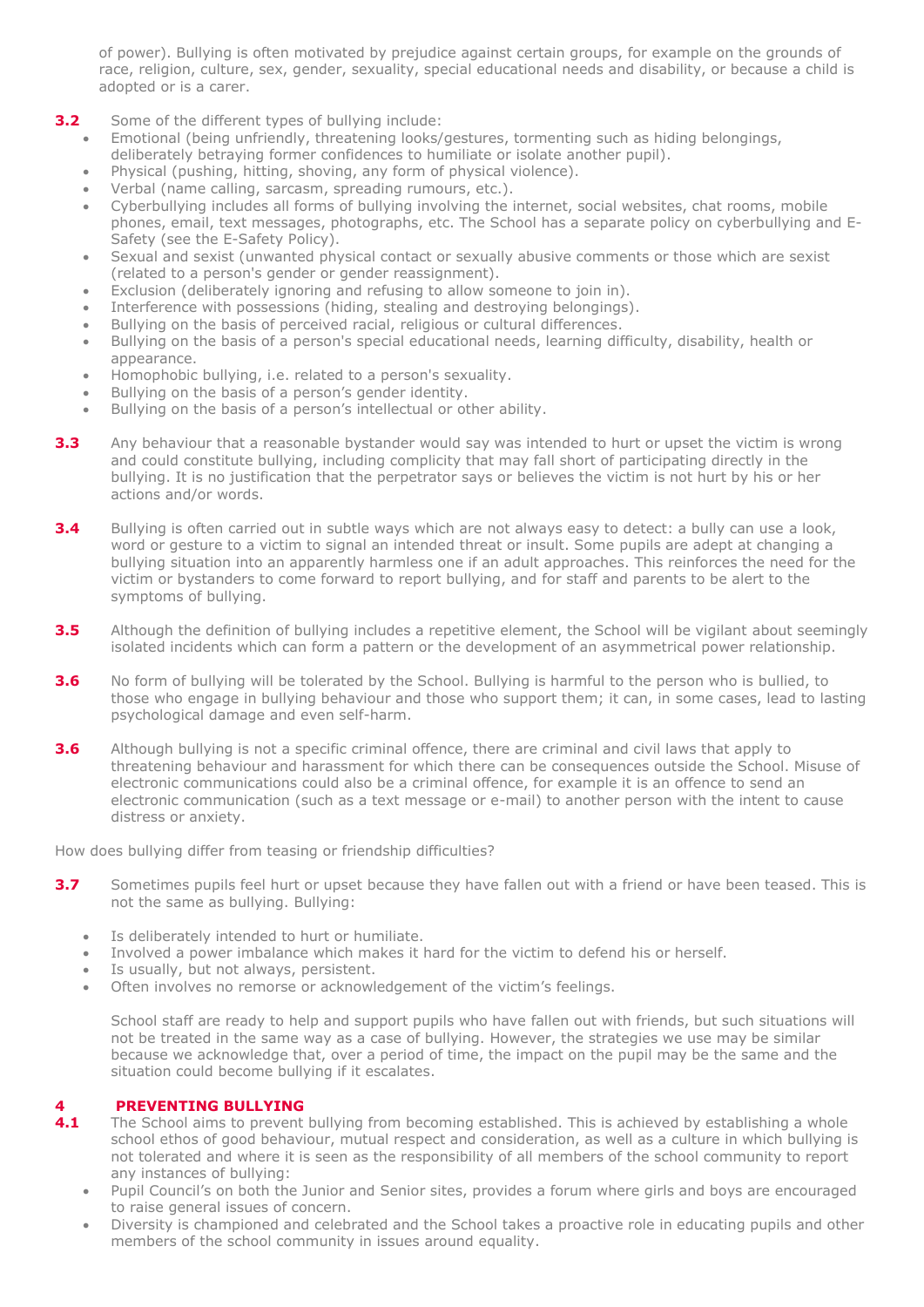- The curriculum is used as a vital means of raising awareness in our pupils and educating them about how to manage feelings associated with bullying. Specific anti-bullying issues are addressed in PSHE, RSE, Assemblies, Circle Time and taken up by Form Teachers, subject teachers and pastoral leads.
- All members of the School community are encouraged to have high expectations and model how to behave towards each other.
- The School has developed a culture in which the vulnerable are protected and incidents which might demonstrate prejudice or intolerance are tackled and addressed, for example, challenging inappropriate or prejudicial language.
- The School educates pupils and all members of the School community about how to keep themselves safe when online or when using any form of social media so they understand about how to prevent themselves becoming victims of cyberbullying.
- All pupils must sign up to the School's Acceptable Use Agreement, which makes it clear that cyberbullying is unacceptable. This message is regularly reinforced in lessons and pastoral sessions. We also both filter and regularly monitor pupils' online activity.
- The School makes it clear that all incidents of cyberbullying or bullying of any kind that occur off the school premises but have an impact on the classroom environment or relationships between pupils will be pursued with the same seriousness as bullying occurring within school.
- The School also makes it clear to all that there are effective procedures for reporting, investigating and tackling bullying, and encouraging pupils to report instances of anything they perceive to be bullying.
- The School makes it as easy as possible for pupils who are victims of bullying are able to talk to someone they trust and obtain help and support:
	- o There is a strong pastoral team which is dedicated to pupil welfare and wellbeing and who are experienced in dealing with bullying issues.
	- o Appropriate staff training in all aspects of care is arranged across the School to ensure that all those with responsibility have the necessary skills to deal with cases of bullying.
	- o The School Counsellor supports individuals in need.

## **5 PROCEDURES WHEN BULLYING HAS BEEN REPORTED**

- **5.1** All staff, parents and pupils recognise the need to be alert to any signs of bullying. They are clear about the part they can play to prevent bullying, including when they find themselves as bystanders. They are very aware of the importance of anti-bullying procedures and have clear guidelines to support them in dealing with bullying when it occurs. Staff awareness is raised through training and, when identified, action is taken to reduce the risk of bullying at times and places where it is most likely to occur. Parents are encouraged to monitor on-line behaviour and report any bullying concerns to the Designated Safeguarding Lead (DSL) or the Deputy Designated Safeguarding Leads (DDSL).
- **5.2** Red House School aims to make pupils feel that they can and should tell anyone about bullying and that everything possible will be done to resolve the problem. To this end, anti-bullying is part of the Pastoral Curriculum delivered through PSHE, RSE, Circle Time, Tutor Time, Life Skills, assemblies, subject areas and co-curricular areas as appropriate.
- **5.3** Bullying events may be identified in several ways:
	- disclosure to a member of staff by the individual being bullied.
	- disclosure to another pupil by the individual being bullied.
	- witnesses to specific bullying events.
	- suspicion of bullying based upon the indicating factors.
- **5.4** In all cases an allegation of bullying will be treated in a serious, open-minded and fair way, and will be investigated immediately and thoroughly. Bullying on protected characteristics is taken extremely seriously.
- **5.5** On hearing or suspecting bullying behaviour, a member of staff should first respond quickly and sensitively by offering advice, support and reassurance to the alleged victim, then make a written record of what has happened on CPOMS and pass on the information immediately to the EYFS Co-ordinator in the Pre-Nursery and Nursery, the class teacher and Key Stage Co-ordinator in the Junior School or the form tutor or Head of Year in the Senior School. It is not possible for a bullying incident to be kept confidential, however, the action to be taken will be discussed with the victim at every stage.
- **5.6** An appropriate member of staff will be appointed to speak the alleged victim(s), aggressor(s) and witness(es). All pupils will be permitted to tell their version of events without comment upon the nature of the behaviour described. Written records will be kept of all discussions on CPOMS.
- **5.7** If it is clear that there has been a misunderstanding that does not require further investigation or disciplinary action to be taken, this will be explained sympathetically to the alleged victim(s) and the alleged bully(ies) will be guided on how to modify his/her behaviour so that the misunderstanding does not occur again. The situation will be monitored.
- **5.8** If it is believed that bullying has taken place, the Head of the Junior School, Deputy Head and Head of the Senior School and the Head should be informed, and they will decide on the appropriate course of action. This may include additional investigation taking place and pupils may be interviewed. Again, all pupils will be permitted to tell their version of events without comment upon the nature of the behaviour described. Written records of interviews will be made on CPOMS.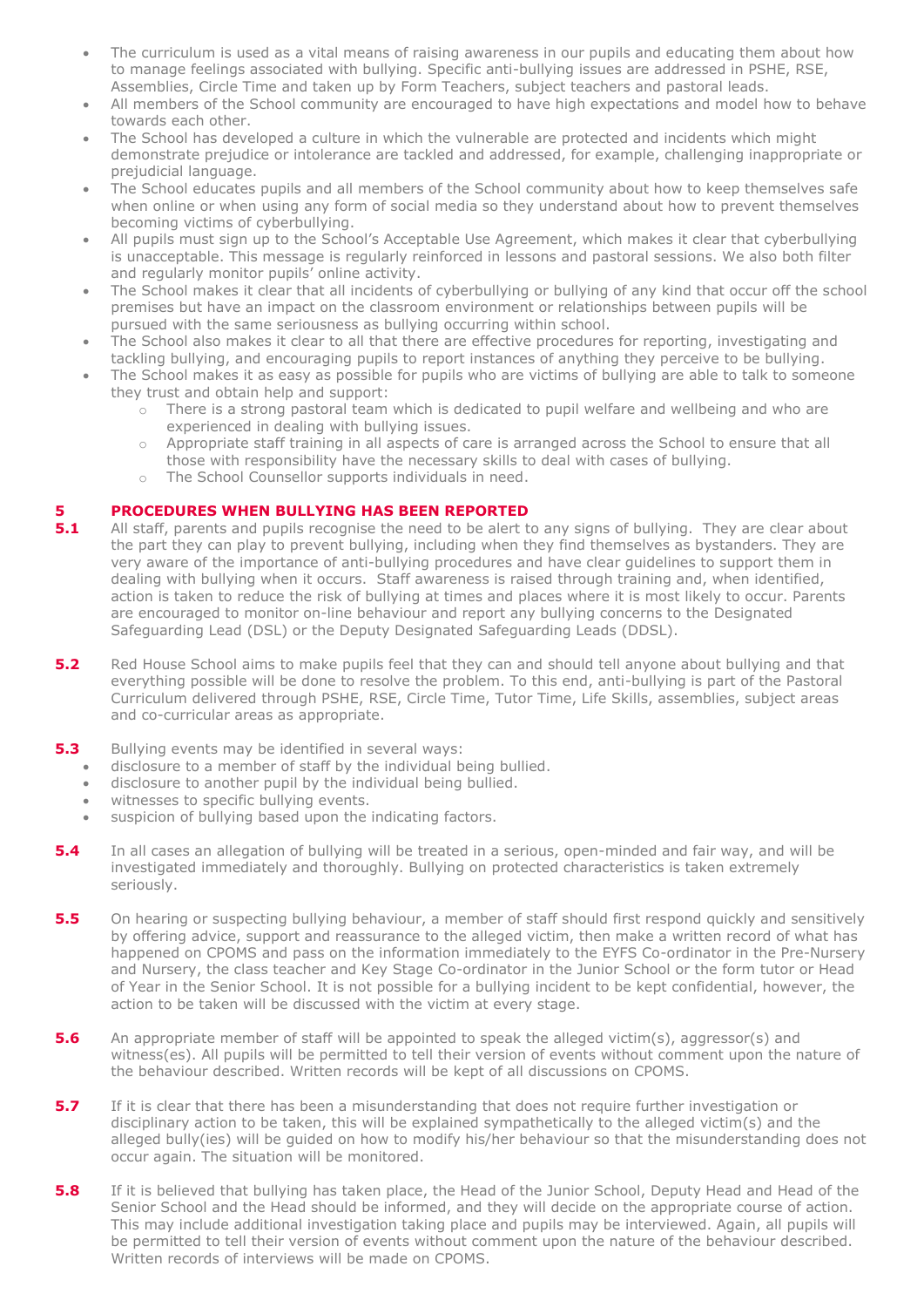- **5.9** The parents of the pupils involved will be informed by the Head of the Junior School (Pre-Nursery to Year 5) or by the Deputy Head and Head of the Senior School (Years 6-11) if it is established that bullying has taken place and further action is required.
- **5.10** In serious cases, the action required may include further investigation in accordance with the School's Behaviour Management Policy.
- **5.11** If there is reasonable cause to believe that a child is suffering or likely to suffer significant harm, the incident will be treated as a child protection concern and advice will be sought from relevant external agencies.
- **5.12** If at any stage there is a concern that a pupil has suffered or is at risk of suffering significant harm, including the risk of self-harm, a report must be made to the DSL in accordance with the School's Child Protection (Safeguarding) Policy and the procedures in that policy will be followed.
- **5.13** Where bullying behaviour has taken place, the range of actions to be taken by the School will vary but the main objectives will be to bring bullying incidents into the open and to agree strategies to help resolve the problem.
- **5.14** Actions will include one or more of the following:
	- Providing support and advice for the victim, including support from the School Counsellor and external services where appropriate.
	- The victim will be closely monitored by a nominated adult who will work in partnership with the victim's parents.
	- Providing support to the bully to help him/her understand the effect of his/her action upon the victim and to modify his/her behaviour, including support from the School Counsellor where appropriate.
	- This may also include clear instructions on expectation of behaviour going forward and a warning or final warning.
- **5.15** Consideration given to the motivation behind the bullying behaviour and whether external services should be used to tackle any underlying issues of the bully which contributed to the bullying behaviour. Any concerns about risk of harm will be dealt with in accordance with the School's Child Protection (Safeguarding) Policy.
- **5.16** Disciplinary action against the bully in accordance with the School's Behaviour Management Policy. In cases of very serious bullying or persistent bullying, a pupil may be required to leave the School permanently in accordance with the above-mentioned policy.
- **5.17** Informing other staff of the matter on a need to know basis and monitoring the position for as long as necessary, working with parents as necessary.
- **5.18** Moving the bully or victim to another class after consultation with the pupil, his/her parents and the relevant staff and reviewing vulnerable individuals and areas of the School.
- **5.19** Such other action as may appear to the Head of the Junior School, Deputy Head and Head of the Senior School or Head, as applicable, to be appropriate.
- **5.20** Members of the Board of Governors accept their duties as outlined in the above statement. They will periodically assess the effectiveness of this policy and ensure any necessary changes are made. This policy will be reviewed and updated annually.

## **6 KEY CONTACTS**

SMT member with lead responsibility for anti-bullying (Senior School):

Claire Thompson, Deputy Head and Head of the Senior School and DSL [Claire.Thompson@redhouseschool.co.uk](mailto:Claire.Thompson@redhouseschool.co.uk)

SMT member with lead responsibility for anti-bullying (Junior School):

Simon Haywood, Head of the Junior School and DDSL [Simon.Haywood@redhouseschool.co.uk](mailto:Simon.Haywood@redhouseschool.co.uk)

Red House Pastoral Team:

Ian Barnbrook McKay (EYFS Co- ordinator) - [Ian.Mckay@redhouseschool.co.uk](mailto:Ian.Mckay@redhouseschool.co.uk) Nicola Cooper (KS1 Co-ordinator) - [Nicola.Cooper@redhouseschool.co.uk](mailto:Nicola.Cooper@redhouseschool.co.uk) Vicky Smith (KS2 Co-ordinator and Assistant Head of the Junior School) – [Victoria.Smith@redhouseschool.co.uk](mailto:Victoria.Smith@redhouseschool.co.uk) Tom Thorogood (Head of Years 6-8) - Tom. Thorogood@redhouseschool.co.uk Samantha Lindsay Symington (Head of Years 9-11) – [Samantha.Lindsay@redhouseschool.co.uk](mailto:Samantha.Lindsay@redhouseschool.co.uk)

#### School Counsellor: Wendy Morris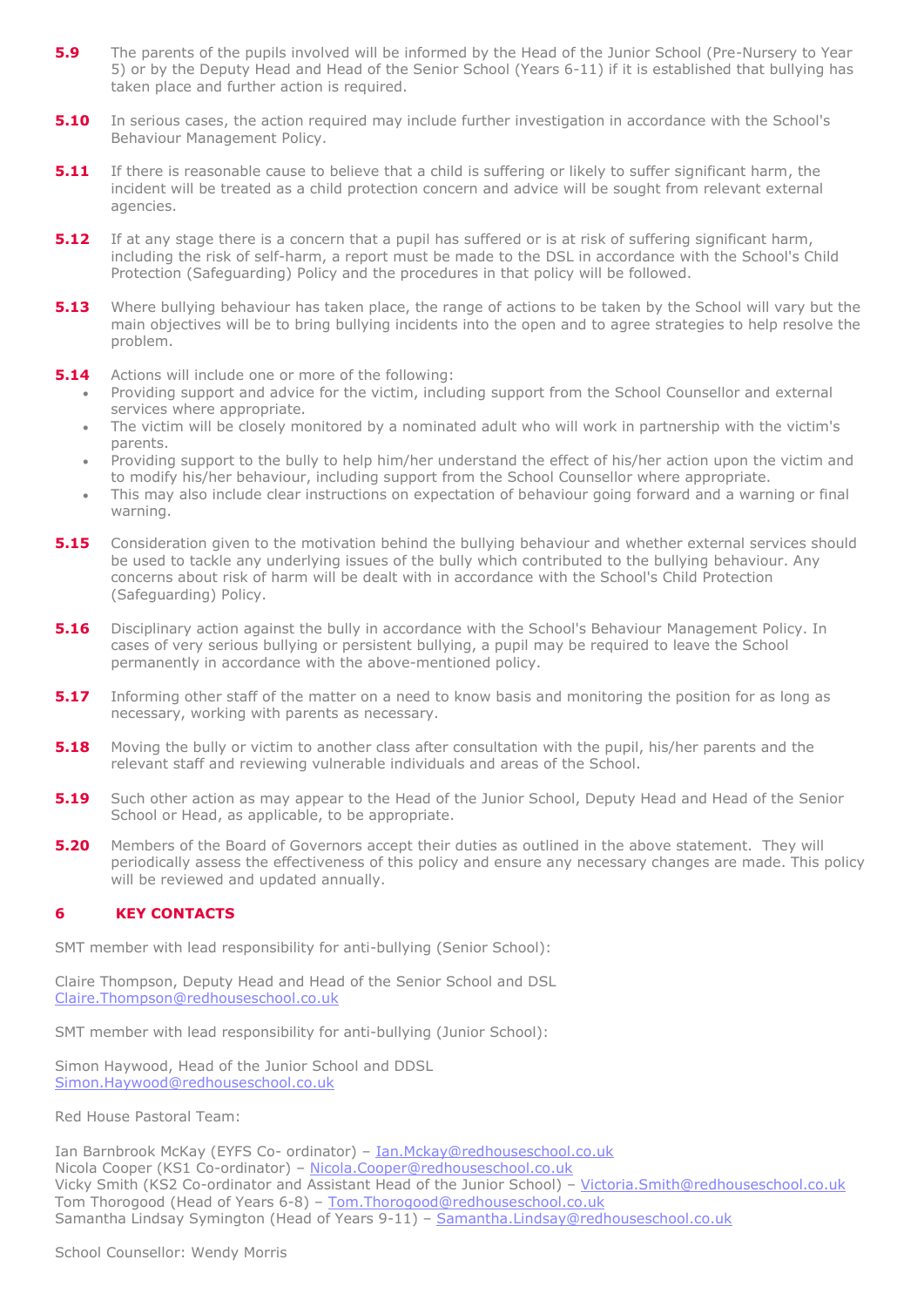## **7 EXTERNAL CONTACTS**

The Children's Hub Tel: 01429 284284 or 01642 130080 Email: [childrenshub@hartlepool.gcsx.gov.uk](mailto:childrenshub@hartlepool.gcsx.gov.uk) Emergency Duty Team (outside office hours): 01642 524552

Children's Commissioner: 0800 528 0731 [www.childrenscommissioner.gov.uk/](http://www.childrenscommissioner.gov.uk/)

Childline: 0800 1111 [www.childline.org](http://www.childline.org/)

> Reviewed by Dr R Ashcroft May 2022 Ratified by School Council June 2022